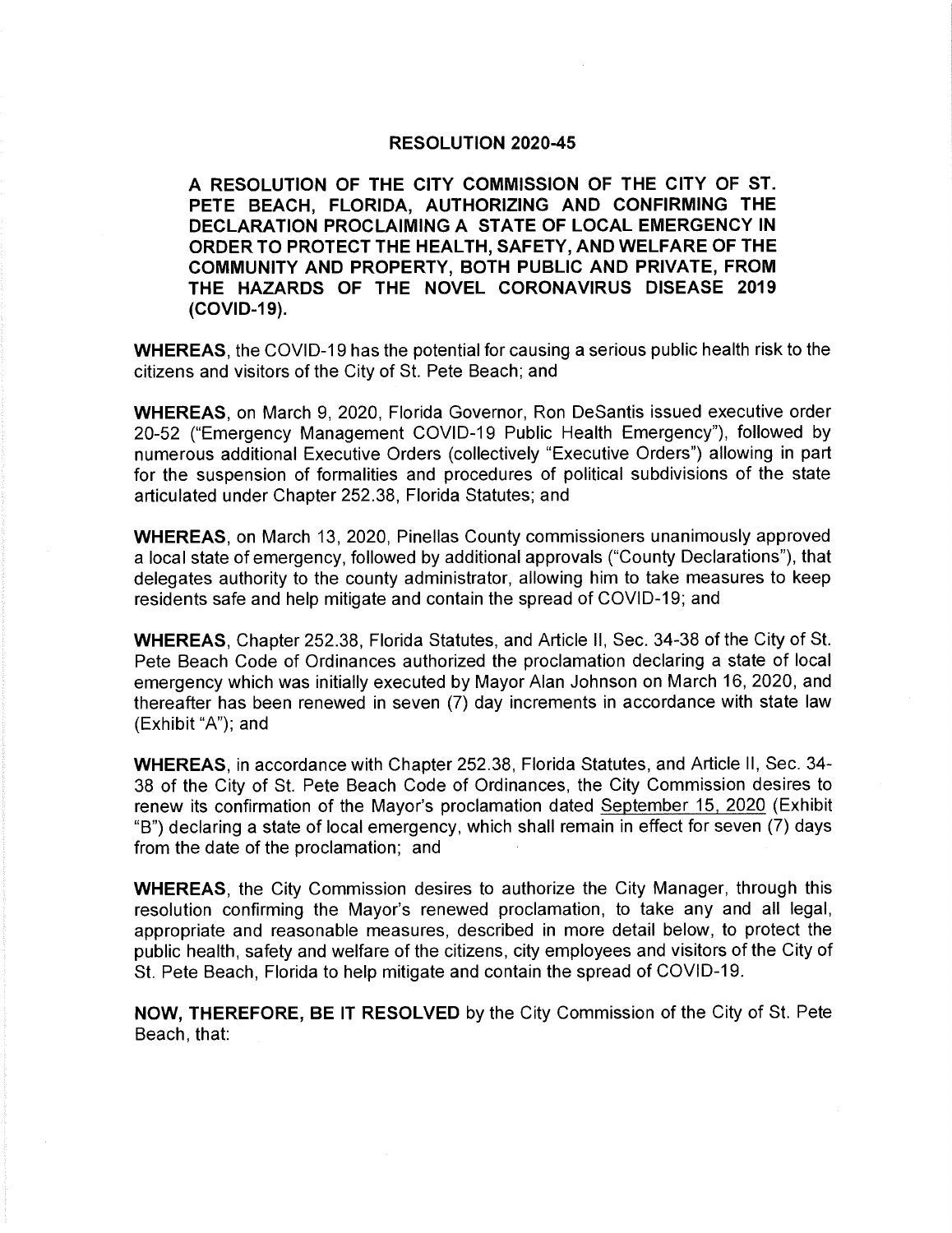Section One: The above recitals and attached exhibits are true and correct and are incorporated herein by reference.

Section Two: COVID-19 poses a serious threat to the residents of the City of St. Pete Beach and the Mayor's renewed proclamation declaring a State of Local Emergency executed on September 15. 2020 is necessary and is hereby confirmed and shall be in effect for all territory within the corporate boundaries of the City of St. Pete Beach for seven (7) days in accordance with state law and the City's code of ordinances.

Section Three: The City Commission authorizes the City Manager of the City of St. Pete Beach to take any and all legal, appropriate and reasonable measures ("Emergency Measures") to protect the public health, safety and welfare of the citizens, city employees and visitors of the City of St. Pete Beach, Florida to help mitigate and contain the spread of COVID-19, including but not limited to the actions listed in

- a) Sec. 34-38, St. Pete Beach Code of Ordinance;
- b) 252. 38, Florida Statute; and
- c) Resolution 2020-13, as amended.

Section Four: Such Emergency Measures entrusted to the City Manager include the duties and responsibilities required of him by the City's charter, code, and other laws, policies, rules, and regulations.

BE IT FURTHER RESOLVED THAT the enforcement of the provisions of this Resolution and the associated proclamation shall be in effect until terminated or expiration in accordance with State law.

Passed this 15<sup>th</sup> day of September 2020 by the City Commission of the City of St. Pete Beach, Florida.

r Alan Johnson, Mayor

ATTEST:

Amber LaRowe, City Clerk

APPROVED AS TO FORM AND CORRECTNESS:

Andrew Dickman, City Attorney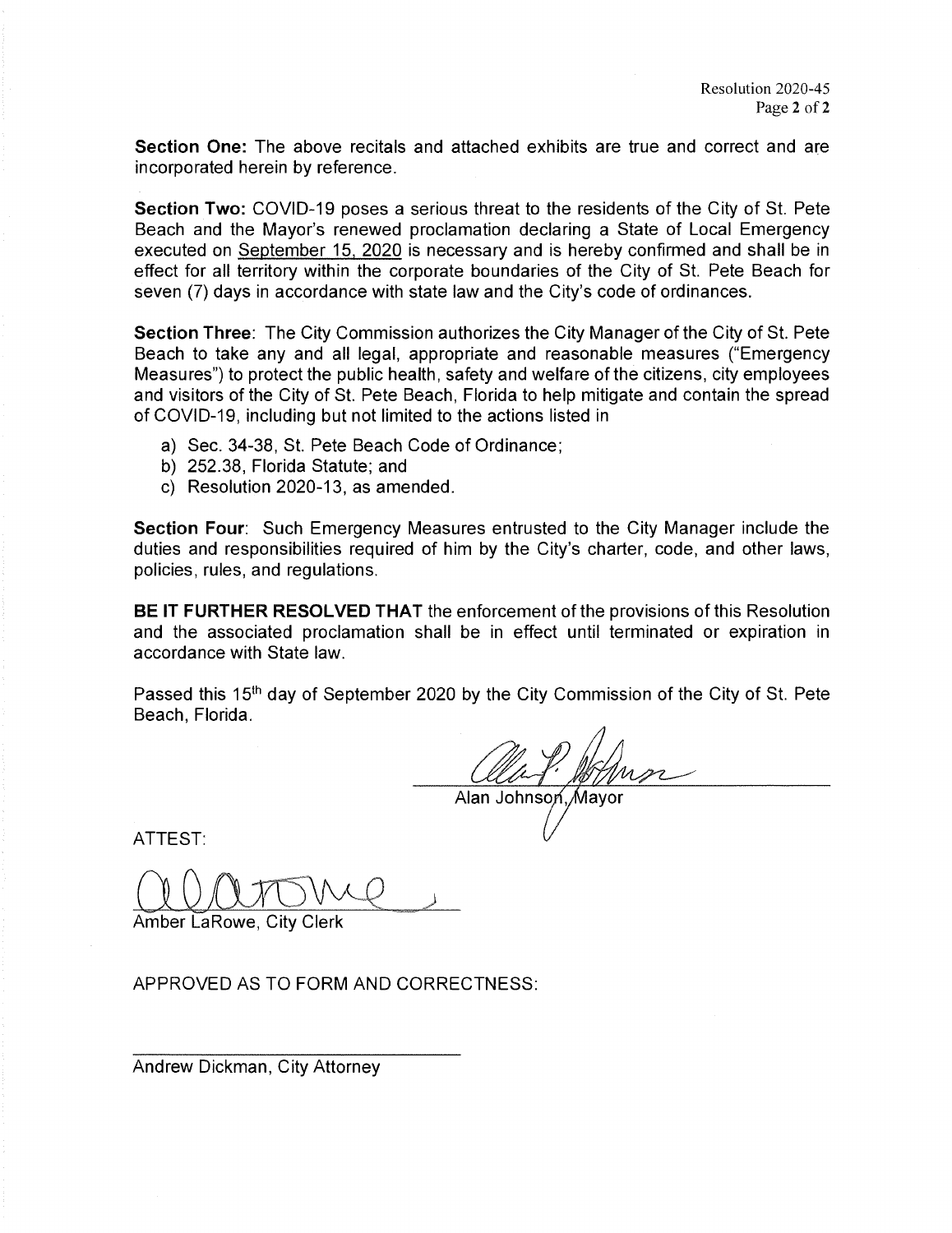Section One: The above recitals and attached exhibits are true and correct and are incorporated herein by reference.

Section Two: COVID-19 poses a serious threat to the residents of the City of St. Pete Beach and the Mayor's renewed proclamation declaring a State of Local Emergency executed on September 15. 2020 is necessary and is hereby confirmed and shall be in effect for all territory within the corporate boundaries of the City of St. Pete Beach for seven (7) days in accordance with state law and the City's code of ordinances.

Section Three: The City Commission authorizes the City Manager of the City of St. Pete Beach to take any and all legal, appropriate and reasonable measures (" Emergency Measures") to protect the public health, safety and welfare of the citizens, city employees and visitors of the City of St. Pete Beach, Florida to help mitigate and contain the spread of COVID- 19, including but not limited to the actions listed in

- a) Sec. 34-38, St. Pete Beach Code of Ordinance;
- b) 252. 38, Florida Statute; and
- c) Resolution 2020- 13, as amended.

Section Four: Such Emergency Measures entrusted to the City Manager include the duties and responsibilities required of him by the City's charter, code, and other laws, policies, rules, and regulations.

BE IT FURTHER RESOLVED THAT the enforcement of the provisions of this Resolution and the associated proclamation shall be in effect until terminated or expiration in accordance with State law.

Passed this 15<sup>th</sup> day of September 2020 by the City Commission of the City of St. Pete Beach, Florida.

Alan Johnson, Mayor

ATTEST:

Amber LaRowe, City Clerk

APPROVED AS TO FORM AND CORRECTNESS:

Andrew Dickman, City Attorney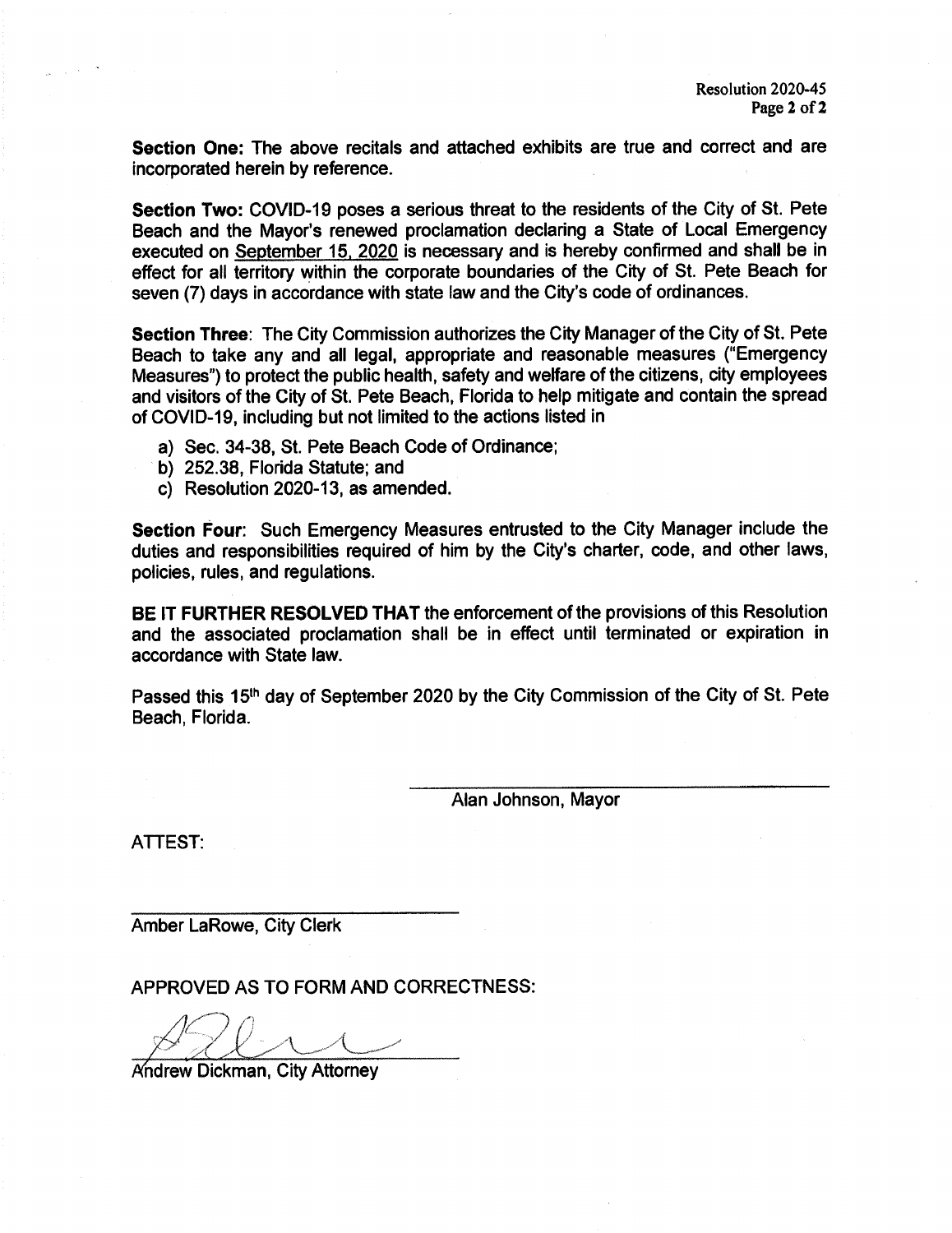

The Sunset Capital of Florida

## RENEWED PROCLAMATION DECLARING STATE OF LOCAL EMERGENCY September 15, 2020

WHEREAS, the COVID-19 has the potential for causing a serious public health risk to the citizens and visitors of the City of St. Pete Beach; and

WHEREAS, on March 9, 2020, Florida Governor, Ron DeSantis issued executive order 20-52 ("Emergency Management COVID-19 Public Health Emergency"), followed by numerous additional Executive Orders (collectively "Executive Orders") allowing in part for the suspension of formalities and procedures of political subdivisions of the state articulated under section 252. 38, Florida Statutes; and

WHEREAS, on March 13, 2020, Pinellas County commissioners unanimously approved a local state of emergency, followed by additional approvals (" County Declarations"), that delegates authority to the county administrator, allowing him to take measures to keep residents safe and help mitigate and contain the spread of COVID-19; and

WHEREAS, Chapter 252.38, Florida Statutes, and Article II, Sec. 34-38 of the City of St. Pete Beach Code of Ordinances authorized the proclamation declaring a state of local emergency which was initially executed by the undersigned on March 16, 2020, was confirmed by the City Commission by Resolution Number 2020-07, and successively renewed as the State of Local Emergency every seven (7) days thereafter, and is in effect for seven (7) days in accordance with state law; and

WHEREAS, even though both the Governor of the State of Florida and the Pinellas Board of County Commissioners have issued orders and initiated Phase Two of a gradual reopening for normal activities; there remains a necessity for emergency directives in the city; and

WHEREAS, in accordance with Chapter 252.38, Florida Statutes, and Article II, Sec. 34-38 of the City of St. Pete Beach Code of Ordinances, I desire to renew the proclamation declaring a state of local emergency, which shall be submitted to the City Commission for confirmation.